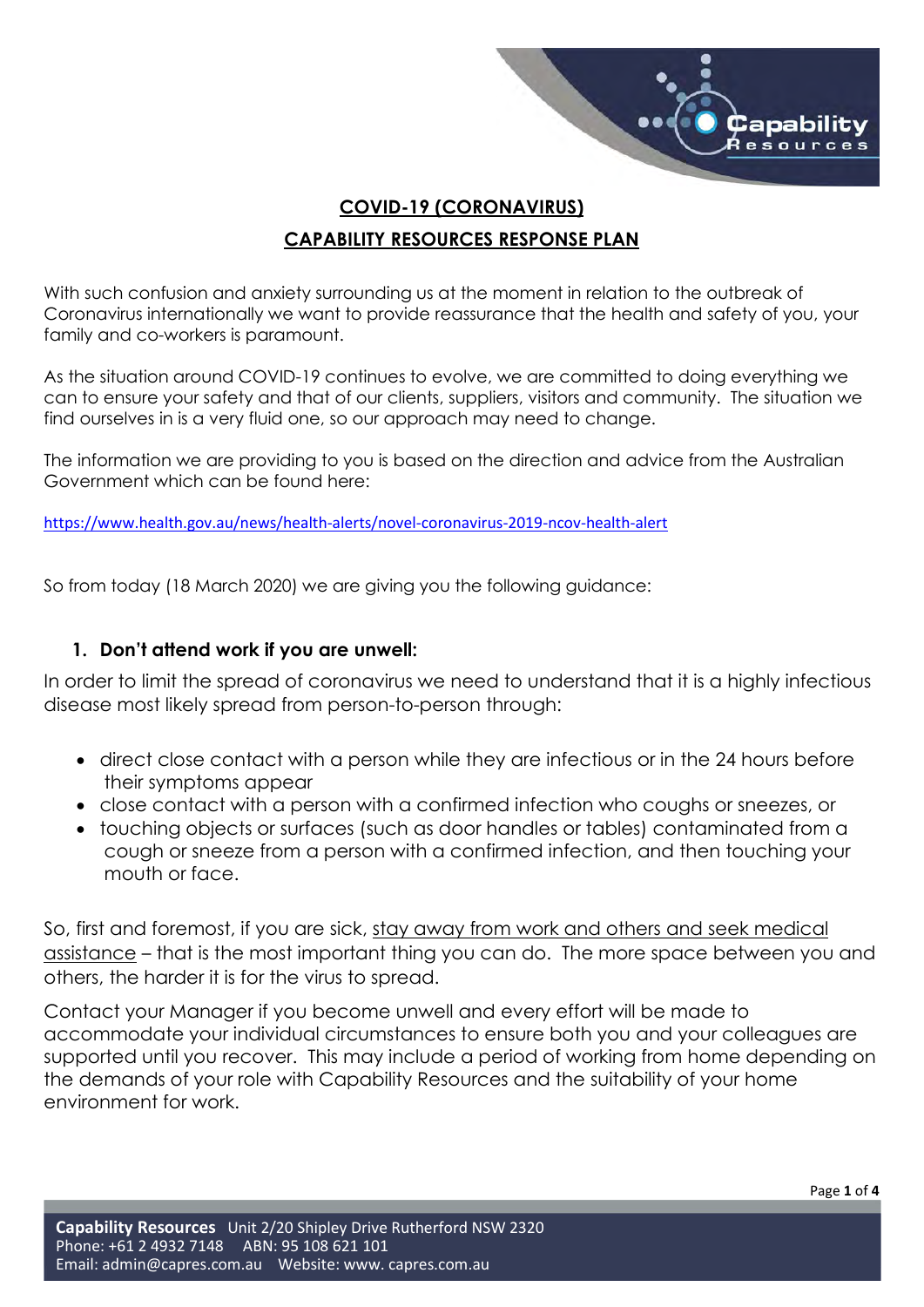

## 2. Do not attend work if you have high risk factors:

To prevent the spread of the coronavirus we request that you contact your Manager should you have any of the higher risk factors for the transmission of COVID-19 and refrain from attending work.

These include if you have:

- had contact with suspected or confirmed COVID-19 cases
- returned from overseas travel within the previous 14 days
- any form of respiratory illness symptoms including cold or flu like symptoms

Every effort will be made to accommodate your individual circumstances to ensure both you and your colleagues are supported during a period of self-quarantine in these circumstances.

This may include a period of working from home depending on the demands of your role with Capability Resources and the suitability of your home environment for work.

## 3. Changes in our working environment:

To reduce the spread of germs in the workplace Capability Resources is adopting the government advice (https://www.health.gov.au/news/health-alerts/novel-coronavirus-2019-ncovhealth-alert/what-you-need-to-know-about-coronavirus-covid-19#protect-yourself-and-others) which is to:

- Stop handshaking as a greeting
- Hold meetings via video conferencing or phone call wherever possible
- Defer large meetings
- Hold essential meetings outside in the open air if possible
- Promote good hand and sneeze/cough hygiene and provide hand sanitisers for all staff and workers
- Take lunch at your desk or outside rather than in the lunch room
- Clean and disinfect high touch surfaces regularly
- Consider opening windows and adjusting air conditioning for more ventilation
- Limit food handling and sharing of food in the workplace
- Reconsider non-essential business travel
- Consider if large gatherings can be rescheduled, staggered or cancelled.

As a result you will notice that:

- paper towels have been placed near all handwashing areas and all towels removed for the time being.
- hand santisers are located in the kitchen and around the office and workshop.
- hand santisers and surface cleaning wipes are being placed in all company vehicles
- sanitisers are being sourced for the air conditioning system

Version: 1.0 Issued: 18/03/2020 © Capability Resources

Capability Resources Unit 2/20 Shipley Drive Rutherford NSW 2320 Phone: +61 2 4932 7148 ABN: 95 108 621 101 Email: admin@capres.com.au Website: www. capres.com.au Page 2 of 4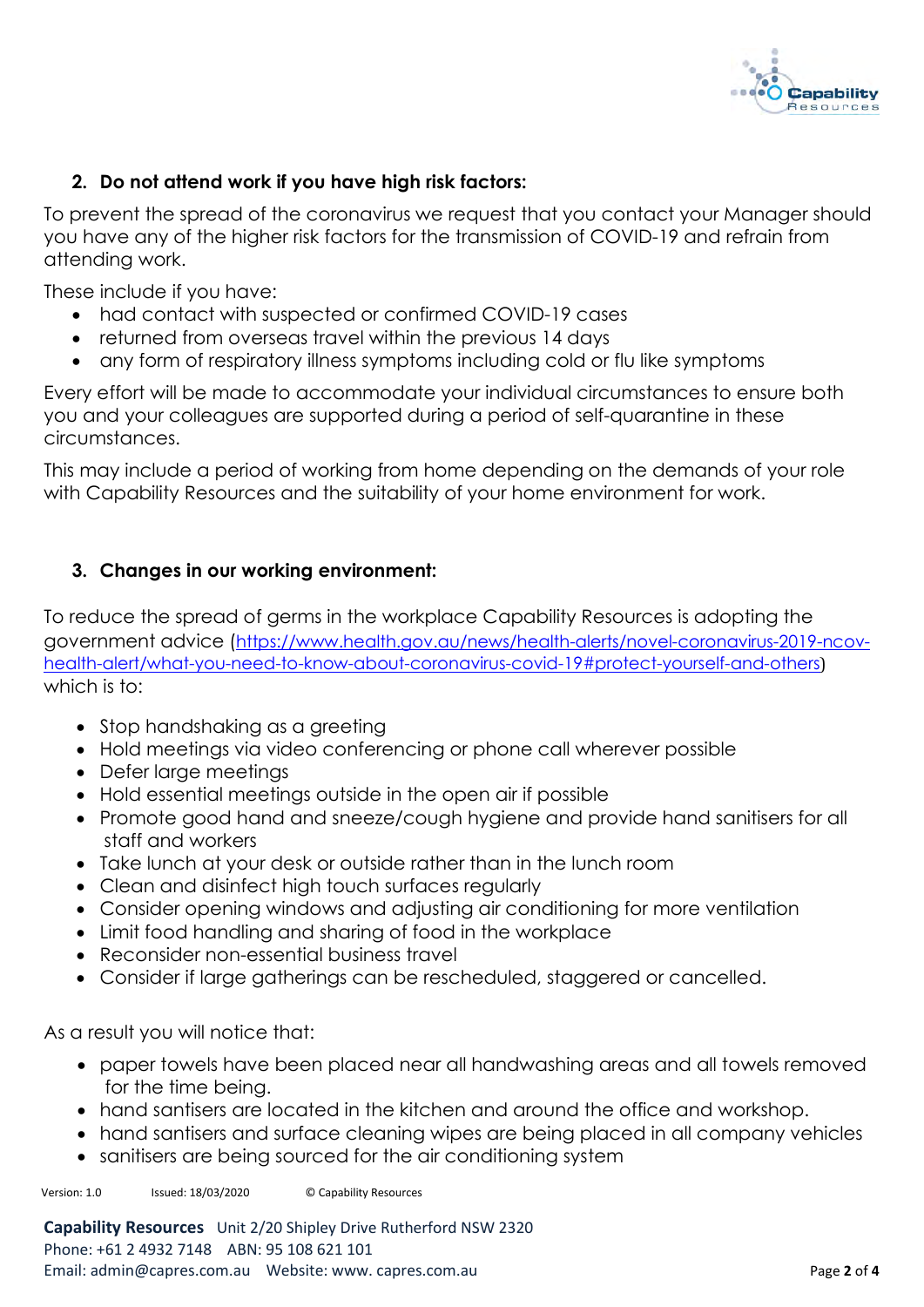

- office cleaning will be conducted more regularly
- extra supplies of cleaning and hygiene products are being maintained

We note that additional telephone handsets are being installed and until such time as they are in place we request that phone handsets are cleaned daily and that messages are taken rather than the handsets being shared by multiple staff.

We strongly encourage staff to follow the guidance for good hand and sneeze/cough hygiene:

- wash your hands frequently with soap and water, before and after eating, and after going to the toilet
- cover your cough and sneeze, dispose of tissues, and use alcohol-based hand sanitiser, and
- if unwell, avoid contact with others (stay more than 1.5 metres from people).

## 4. Visitors to our office:

We have placed a notice on the main entry ways to the office to reinforce our guidance for visitors to not enter if they have:

- had contact with suspected or confirmed COVID-19 cases
- returned from overseas travel within the previous 14 days
- any form of respiratory illness symptoms including cold or flu like symptoms

Visitors are encouraged to contact the office via telephone or email as an alterntative to entry to the workplace.

#### 5. Visits to other worksites:

Managers are reconsidering work related travel on a case by case basis and matters of relevance include:

- What the working environment is like on the client premises:
	- o is the work to be conducted in an enclosed space or outdoors,
	- o is close contact with with multiple people involved,
	- o what is the manner of transport involved (by car or airplane)
	- o are there viable alternatives to travel in order to conduct the work teleconferencing or video links ?
	- o what policies and plans our clients have in place to control the risk of infection